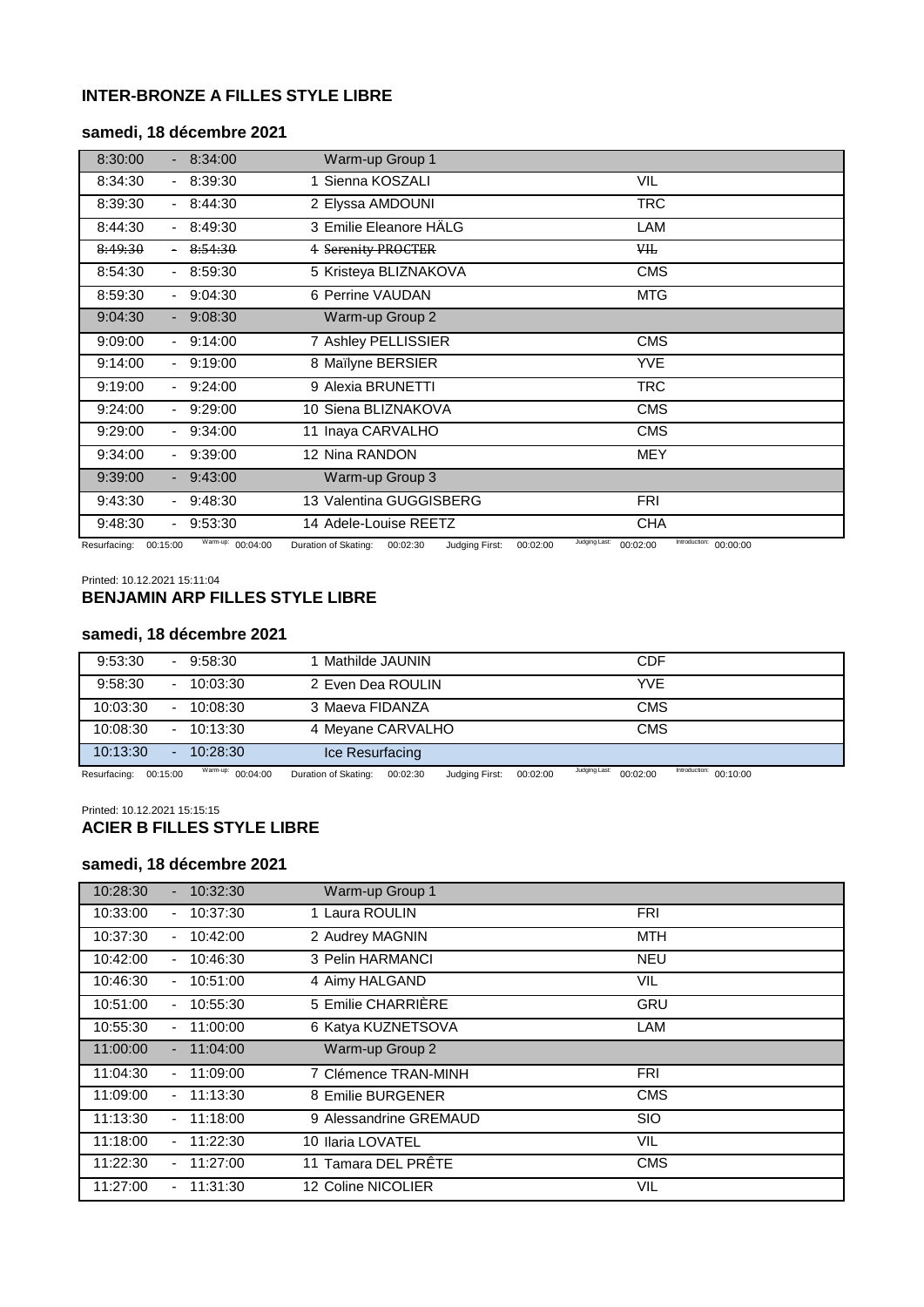| 11:31:30 | $-11:35:30$        | Warm-up Group 3    |            |
|----------|--------------------|--------------------|------------|
| 11:36:00 | 11:40:30<br>$\sim$ | 13 Kendra RIMA     | <b>YVE</b> |
| 11:40:30 | $-11:45:00$        | 14 Elsa GAUDILLIER | SIO        |
|          | .                  |                    | .          |

Resurfacing: 00:15:00 Warm-up: 00:04:00 Duration of Skating: 00:02:00 Judging First: 00:02:00 <sup>Judging Last:</sup> 00:02:00 <sup>Introduction:</sup> 00:00:00

#### Printed: 10.12.2021 15:19:34 **POUSSIN ARP FILLES STYLE LIBRE**

#### **samedi, 18 décembre 2021**

| 11:45:00<br>$-11:49:30$ | Lessia RIESCO     | CHA                                                  |
|-------------------------|-------------------|------------------------------------------------------|
| 11:49:30<br>$-11:54:00$ | 2 Zeina NOBILE    | <b>CHA</b>                                           |
| 11:54:00<br>$-11:58:30$ | 3 Lily FURBRINGER | LAM                                                  |
| 11:58:30<br>$-12:13:30$ | Ice Resurfacing   |                                                      |
| $101 - 222 - 222$       |                   | the studies of the way.<br>the transplane of several |

Resurfacing: 00:15:00 Warm-up: 00:04:00 Duration of Skating: 00:02:00 Judging First: 00:02:00 <sup>Judging Last:</sup> 00:02:00 <sup>Introduction:</sup> 00:09:00

Printed: 10.12.2021 15:21:12

## **FER FILLLES STYLE LIBRE**

### **samedi, 18 décembre 2021**

| 12:13:30                   |        |        | 12:17:30              | Warm-up Group        |                 |                       |          |               |          |                                                   |  |
|----------------------------|--------|--------|-----------------------|----------------------|-----------------|-----------------------|----------|---------------|----------|---------------------------------------------------|--|
| 12:18:00                   |        | $\sim$ | 12:22:00              | Emmy RUBIN           |                 |                       |          |               |          | <b>MTH</b>                                        |  |
| 12:22:00                   | $\sim$ |        | 12:26:00              | 2 Alice PLOTON       |                 |                       |          |               |          | MTH                                               |  |
| $D$ ocurfocing: $00.15:00$ |        |        | Warm-up: $0.04.04.00$ | Duration of Skating: | <b>00.01.20</b> | <b>Ludaina Firet:</b> | 00.02.00 | Judging Last: | 00.02.00 | Introduction: $\Omega$ $\Omega$ $\Omega$ $\Omega$ |  |

Resurfacing: 00:15:00 up: 00:04:00 Duration of Skating: 00:01:30 Judging First: 00:02:00  $^{\text{ust:}}$  00:02:00 00:00:00

#### Printed: 10.12.2021 15:23:58

#### **NICKEL FILLES STYLE LIBRE**

#### **samedi, 18 décembre 2021**

|         |   | Marmating and a contract |        |                |  |  | Introduction:  |  |
|---------|---|--------------------------|--------|----------------|--|--|----------------|--|
| 2:26:00 | - | :30:30                   | Colvnn | <b>GUINAND</b> |  |  | . .<br>-<br>ᅩᅩ |  |

Resurfacing: 00:15:00 Warm-up: 00:04:00 Duration of Skating: 00:02:00 Judging First: 00:02:00 <sup>Judging Last:</sup> 00:02:00 00:08:00

Printed: 10.12.2021 15:24:44

## **CHROME FILLES STYLE LIBRE**

## **samedi, 18 décembre 2021**

| 12:30:30 | 12:34:30                             | Warm-up Group 1    |            |
|----------|--------------------------------------|--------------------|------------|
| 12:35:00 | 12:39:30<br>٠                        | 1 Alicia MEZEI     | <b>MTG</b> |
| 12:39:30 | 12:44:00<br>٠                        | 2 Alicia ZELLWEGER | <b>MTG</b> |
| 12:44:00 | 12:48:30<br>$\overline{\phantom{0}}$ | 3 Martina PALADINO | <b>MTG</b> |
| 12:48:30 | 12:53:00                             | 4 Mia BANCHET      | <b>FRI</b> |
| 12:53:00 | 12:57:00<br>$\overline{\phantom{0}}$ | Warm-up Group 2    |            |
| 12:57:30 | 13:02:00<br>٠                        | 5 Aedaoin RABBITTE | MTG        |
| 13:02:00 | 13:06:30                             | 6 Evelyne CASELEY  | VIL        |
| 13:06:30 | 13:11:00<br>$\overline{\phantom{a}}$ | 7 Jade PERRON      | <b>FRI</b> |
| 13:11:00 | 13:15:30                             | 8 Anouk ARRICAU    | <b>FRI</b> |
|          |                                      |                    | .          |

Resurfacing: 00:15:00 Warm-up: 00:04:00 Duration of Skating: 00:02:00 Judging First: 00:02:00 <sup>Judging Last:</sup> 00:02:00 <sup>Introduction:</sup> 00:00:00

Printed: 10.12.2021 15:26:58

## **ACIER B GARÇONS STYLE LIBRE**

## **samedi, 18 décembre 2021**

| 13:15:30 | $\sim$ | 13:20:00 | Jules VIRET           | MTH |
|----------|--------|----------|-----------------------|-----|
| 13:20:00 |        | 13:24:30 | 2 Maximilien MAXSYMEC | GEN |
| 13:24:30 | -      | 13:39:30 | Ice Resurfacing       |     |

Resurfacing: 00:15:00 Warm-up: 00:04:00 Duration of Skating: 00:02:00 Judging First: 00:02:00 <sup>Judging Last:</sup> 00:02:00 <sup>Introduction:</sup> 00:18:00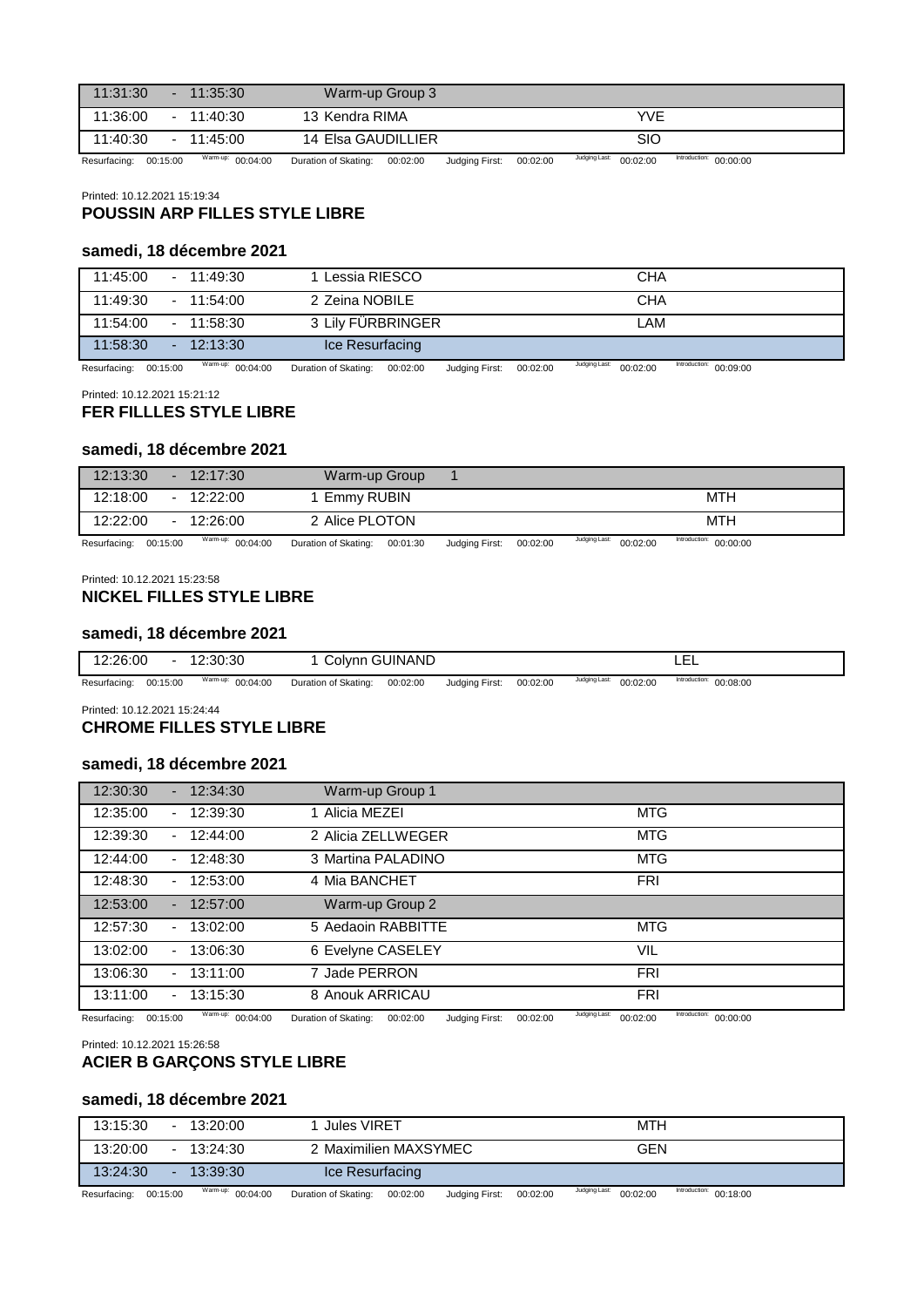# **INTER-BRONZE B FILLES STYLE LIBRE**

## **samedi, 18 décembre 2021**

| 13:39:30           | 13:43:30                                    | Warm-up Group 1            |                                                     |
|--------------------|---------------------------------------------|----------------------------|-----------------------------------------------------|
| 13:44:00           | 13:49:00                                    | 1 Lana ITEN                | <b>SIO</b>                                          |
| 13:49:00           | 13:54:00                                    | 2 Aliça LITAU              | <b>SIO</b>                                          |
| 13:54:00           | 13:59:00                                    | 3 Clara CART               | <b>GEN</b>                                          |
| 13:59:00           | 14:04:00                                    | 4 Thelma JEHOUDA           | <b>MEY</b>                                          |
| 14:04:00           | 14:09:00                                    | 5 Alice PENDRILL           | <b>TRC</b>                                          |
| 14:09:00           | 14:13:00                                    | Warm-up Group 2            |                                                     |
| 14:13:30           | 14:18:30                                    | 6 Ioana-Amalia PADURE      | LAM                                                 |
| 14:18:30           | 14:23:30                                    | 7 Gabriela CAMACHO BELTRAN | <b>MEY</b>                                          |
| 14:23:30           | 14:28:30                                    | 8 Emma PEREIRA             | <b>NEU</b>                                          |
| 14:28:30           | 14:33:30                                    | 9 Natascha D'URBANO        | <b>MTG</b>                                          |
| 14:33:30           | 14:38:30                                    | 10 Laura PAGE              | <b>NEU</b>                                          |
| 14:38:30           | 14:43:30                                    | 11 Liia BEN BOUZID         | <b>SIO</b>                                          |
| 14:43:30           | 14:47:30                                    | Warm-up Group 3            |                                                     |
| 14:48:00           | 14:53:00                                    | 12 Nora PACHE              | <b>MTH</b>                                          |
| 14:53:00           | 14:58:00                                    | 13 Alexandra MEZEI         | <b>MTG</b>                                          |
| 14:58:00           | 15:03:00                                    | 14 Violette Chisato TURIN  | LAM                                                 |
| 15:03:00           | 15:08:00                                    | 15 Eléonore GERVAIS        | <b>CMS</b>                                          |
| 15:08:00           | 15:13:00                                    | 16 Yaroslava AKSENOVA      | LAM                                                 |
| 15:13:00<br>$\sim$ | 15:18:00                                    | 17 Marie BURRI             | <b>FRI</b>                                          |
| 15:18:00           | 15:33:00                                    | Ice Resurfacing            |                                                     |
|                    | Warm-un $\alpha$ $\alpha$ $\alpha$ $\alpha$ | 000000                     | Judging Last: 60.00.00<br>Introduction: a a a a a a |

Resurfacing: 00:15:00 Warm-up: 00:04:00 Duration of Skating: 00:02:30 Judging First: 00:02:00 <sup>Judging Last:</sup> 00:02:00 <sup>Introduction:</sup> 00:00:00

## Printed: 10.12.2021 15:31:17 **BRONZE A FILLES STYLE LIBRE**

## **samedi, 18 décembre 2021**

| 15:33:00 | 15:38:00       | Warm-up Group 1        |            |
|----------|----------------|------------------------|------------|
| 15:38:30 | 15:44:00<br>۰. | 1 Lili GOLAY           | <b>SIM</b> |
| 15:44:00 | 15:49:30<br>۰  | 2 Maé PETRINI          | <b>GRU</b> |
| 15:49:30 | 15:55:00<br>٠  | 3 Nina MULLER          | <b>GRU</b> |
| 15:55:00 | 16:00:30       | 4 Lilou SCHLIEFSTEINER | VIL        |
| 16:00:30 | 16:06:00       | 5 Victoria VOLLET      | LAM        |
| 16:06:00 | 16:11:00       | Warm-up Group 2        |            |
| 16:11:30 | 16:17:00<br>٠  | 6 Louane PES           | <b>TRC</b> |
| 16:17:00 | 16:22:30       | 7 Cecilia FOSSETTI     | <b>GEN</b> |
| 16:22:30 | 16:28:00       | 8 Nurit KOSTZER        | <b>GEN</b> |
| 16:28:00 | 16:33:30       | 9 Camilla MELEGARI     | <b>MTH</b> |
| 16:33:30 | 16:39:00       | 10 Anaé SCHLUEP        | <b>SIM</b> |
| 16:39:00 | 16:44:30<br>۰. | 11 Romane JORDAN       | <b>CMS</b> |

Resurfacing: 00:15:00 Warm-up: 00:05:00 Duration of Skating: 00:03:00 Judging First: 00:02:00 <sup>Judging Last:</sup> 00:02:00 <sup>Introduction:</sup> 00:00:00

Printed: 10.12.2021 15:33:25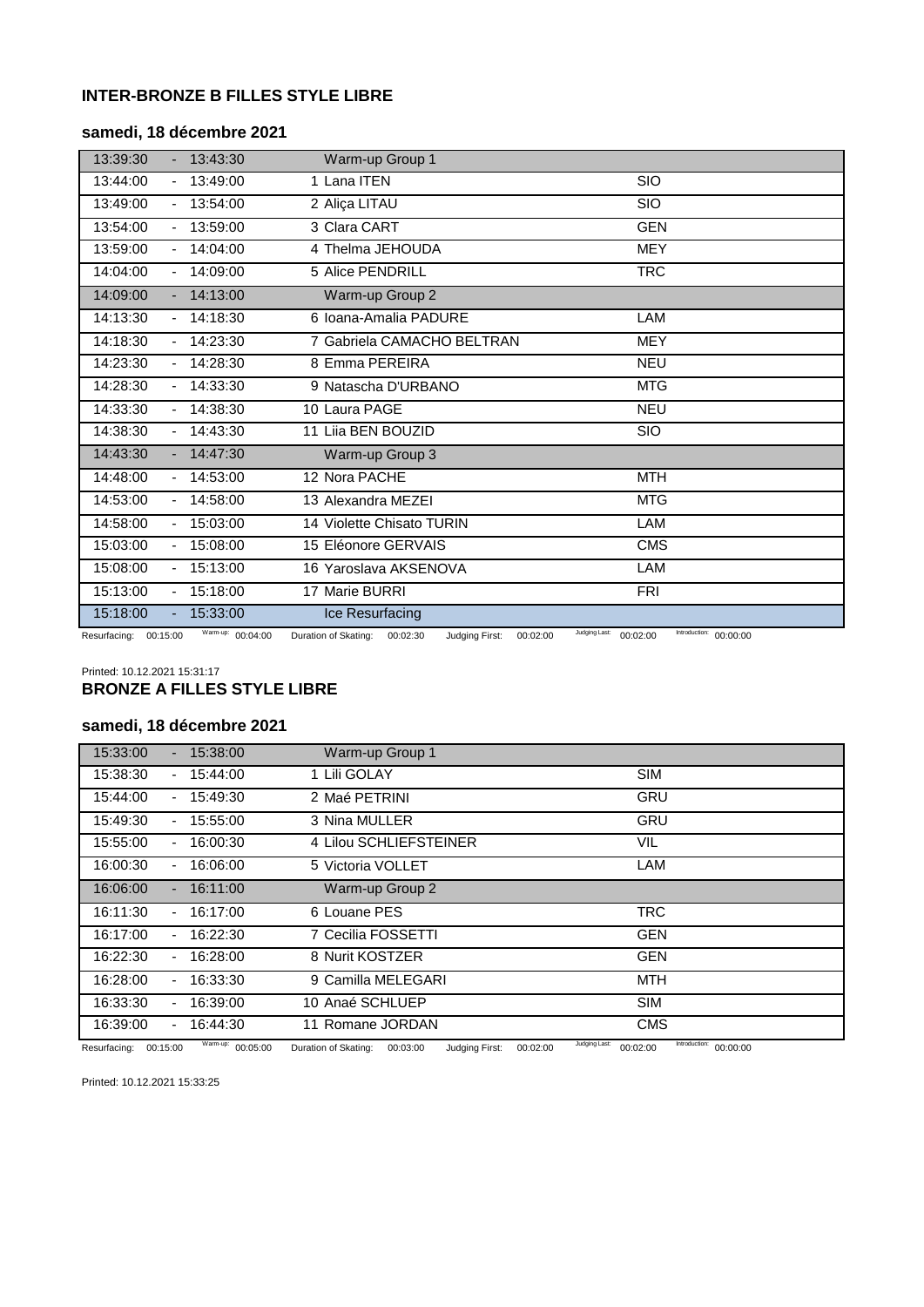# **INTER-ARGENT FILLES HC STYLE LIBRE**

## **samedi, 18 décembre 2021**

| 16:44:30     |          | 16:49:30          | Warm-up Group        |          |                |          |                           |                        |  |
|--------------|----------|-------------------|----------------------|----------|----------------|----------|---------------------------|------------------------|--|
| 16:50:00     |          | 16:55:30          | Mia BIERRY           |          |                |          |                           | FRı                    |  |
| Resurfacing: | 00:15:00 | Warm-up: 00:05:00 | Duration of Skating: | 00:03:00 | Judging First: | 00:02:00 | Judging Last:<br>00:02:00 | Introduction: 00:00:00 |  |

Printed: 10.12.2021 15:34:55

# **INTER-ARGENT FILLES STYLE LIBRE**

### **samedi, 18 décembre 2021**

| 16:44:30     | ω.       | 16:49:30          | Warm-up Group 1      |          |                |          |               |          |                        |  |  |
|--------------|----------|-------------------|----------------------|----------|----------------|----------|---------------|----------|------------------------|--|--|
| 16:55:30     |          | $-17:01:00$       | 1 Laura BARTELS      |          |                |          |               | FRI      |                        |  |  |
| 17:01:00     | $\sim$   | 17:06:30          | 2 Douja ROHRBACH     |          |                |          |               | LAM      |                        |  |  |
| Resurfacing: | 00:15:00 | Warm-up: 00:05:00 | Duration of Skating: | 00:03:00 | Judging First: | 00:02:00 | Judging Last: | 00:02:00 | Introduction: 00:05:30 |  |  |

Printed: 10.12.2021 15:36:52

# **ARGENT (CADETS) FILLES STYLE LIBRE**

## **samedi, 18 décembre 2021**

| 16:44:30     |          | 16:49:30          |                      | Warm-up Group  |                |          |                           |                        |  |
|--------------|----------|-------------------|----------------------|----------------|----------------|----------|---------------------------|------------------------|--|
| 17:06:30     |          | 17:12:00          |                      | Karine LIECHTI |                |          |                           | ---                    |  |
| Resurfacing: | 00:15:00 | Warm-up: 00:05:00 | Duration of Skating: | 00:03:00       | Judging First: | 00:02:00 | Judging Last:<br>00:02:00 | Introduction: 00:16:30 |  |

Printed: 11.12.2021 11:56:25

### **ARGENT ARP FILLES STYLE LIBRE**

### **samedi, 18 décembre 2021**

| 16:44:30              | 16:49:30          | Warm-up Group 1      |          |                |          |                           |                        |  |
|-----------------------|-------------------|----------------------|----------|----------------|----------|---------------------------|------------------------|--|
| 17:12:00              | $-17:17:30$       | Axelle EVEQUOZ       |          |                |          |                           | SIO                    |  |
| Resurfacing: 00:15:00 | Warm-up: 00:05:00 | Duration of Skating: | 00:03:00 | Judging First: | 00:02:00 | Judging Last:<br>00:02:00 | Introduction: 00:22:00 |  |

Printed: 11.12.2021 11:58:49